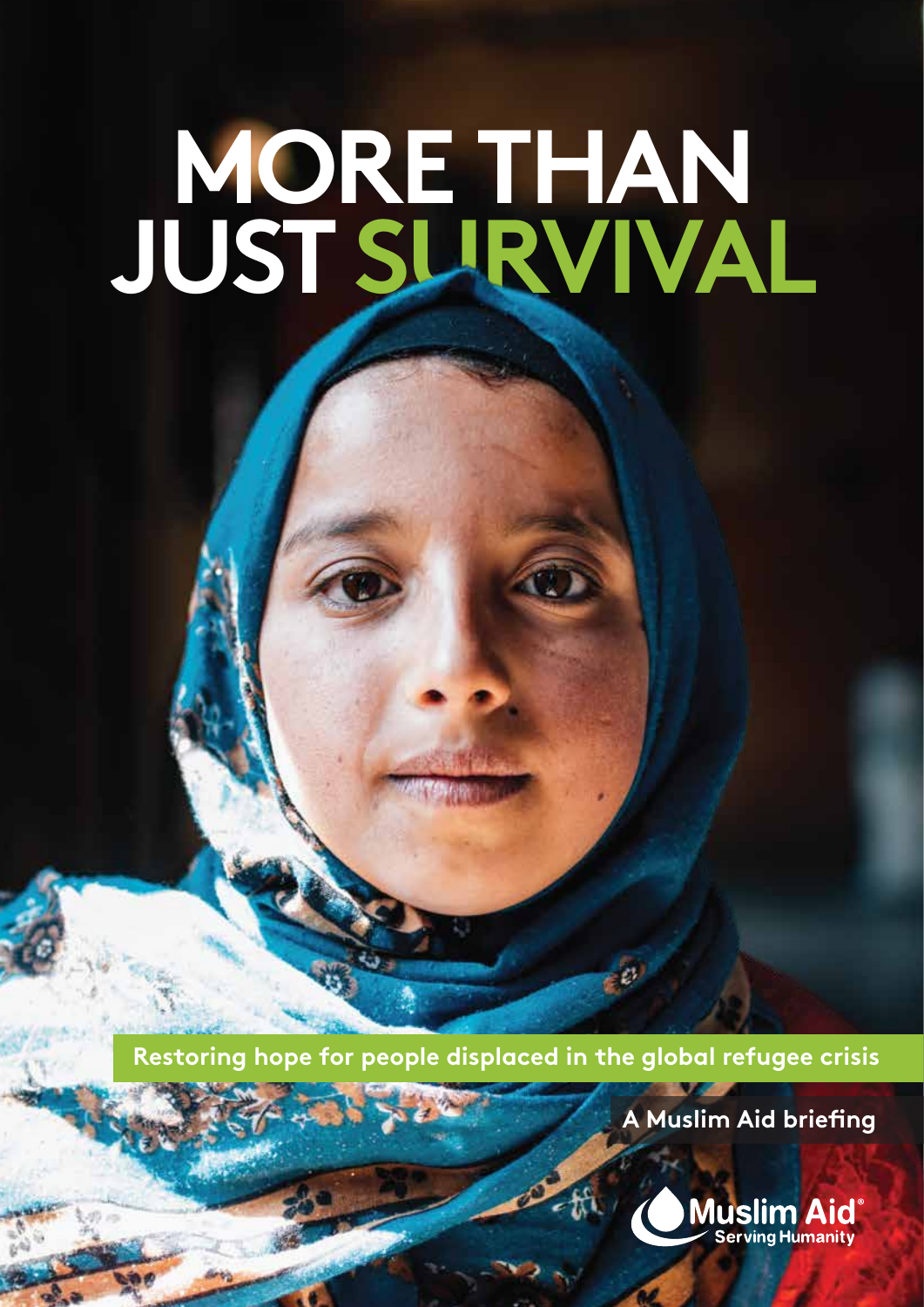#### **In a refugee camp, it can feel like there's nowhere to turn.**

In 2018, 25 people were displaced every minute. The global population of refugees and displaced people has nearly doubled in the last decade, hitting 71 million (five million more than the population of the UK.)

The Syrian civil war which erupted in 2011 has been the main driver of this dramatic influx of refugees to neighbouring countries such as Jordan, Turkey and Lebanon. Other recent surges of people forced from their homes include the Rohingya refugees fleeing Myanmar at the end of 2017 and people fleeing the escalation of the war in Yemen. Longstanding crises persist; with increasing internal displacement in Ethiopia, Somalia and Sudan where refugee populations still lack a clear future, and Iraqi and Afghan refugee numbers remain high.



Lebanon has suffered badly from the fallout from the civil war in neighbouring Syria. It is housing over 1.5 million Syrian refugees out of a total population of 6.1 million, in a country with a land area around half the size of Wales. Approximately one in every three people in Lebanon is a refugee. Around 68% of registered refugees are settled in the areas of Bekaa and North Lebanon where Muslim Aid operates. Muslim Aid has been active in Lebanon since 2006.

There are significant numbers of widows and orphans among the refugee population, meaning a single head of household is often responsible for both childcare and income. UNHCR cash aid, for those who have it, has often not been enough for reasonable survival.

Food and medicine are scarce, the summers are scorching and the winters are harsh. Syrian refugees can see Palestinian refugee settlements where several generations have been brought up and are living on the bare minimum.

Meanwhile the effects of climate change are already being felt by the most vulnerable refugees and a main driver affecting refugee flows. Climate refugees in large numbers are likely to become an increasing feature of global migration issues.

Lebanon has long-running problems stemming from the devastation left by its civil war; many still live among damaged sewers and water systems, dumped hazardous materials and a struggling health system. More than half of Syrians are in extreme poverty and three quarters are below the poverty line.

Children and young people comprise more than half of the numbers of those displaced and are increasingly vulnerable.

**This situation affects us all and must be addressed urgently.** Muslim Aid is campaigning on refugee assistance and protection because it is a theme that affects our work across the world, and we have been on the ground watching the crisis evolve in scope and scale for many years.

Syrian adolescents and youth also remain marginalised due to needing to work to support their families. Rents have surged and wages fallen, and the end of the UNHCR registration scheme for refugees in its current form has limited opportunities.

Muslim Aid believes in integrating emergency work with longer-term sustainable development work which is culturally sensitive, responsive to small and specific areas of need, and aims to leave lasting and multiplying positive effects.

There is some hostility toward refugees but there is also abundant evidence of real compassion and sympathy. Lebanese families have regularly been known to take in refugees or set them up with furniture for their homes.



Currently most refugees are trapped in limbo. Syrian refugees in Lebanon are emblematic of this situation. They cannot go back to a home where conflict continues to claim lives every day and their safety is not guaranteed. Staying where they are yields little hope for their livelihood and is increasingly becoming less sustainable. Moving forward is too often not an option; most European countries have admitted only token numbers of refugees and an estimated six people a day die in the Mediterranean.

While huge numbers of people have extended a helping hand to refugees, organised hostility is growing across the world, as the global north fails to play its part in creating workable and durable long-term solutions.

Muslim Aid provides emergency relief including food and water, urgent healthcare and shelter. We also work to restore dignity through providing immediate physical safety, sanitation hygiene and education. These are all essentials but they are not enough.

Independence and opportunity, and the ability to have a real say in the decisions being made for you is rarely easy in a refugee camp. Regardless, it is a goal worth striving for. Long-term displacement without resettlement is by nature unsustainable, but life in such circumstances can still be about more than just survival as refugees seek to find solutions to their dire circumstances.

# **Context Our work: Lebanon and the Middle East**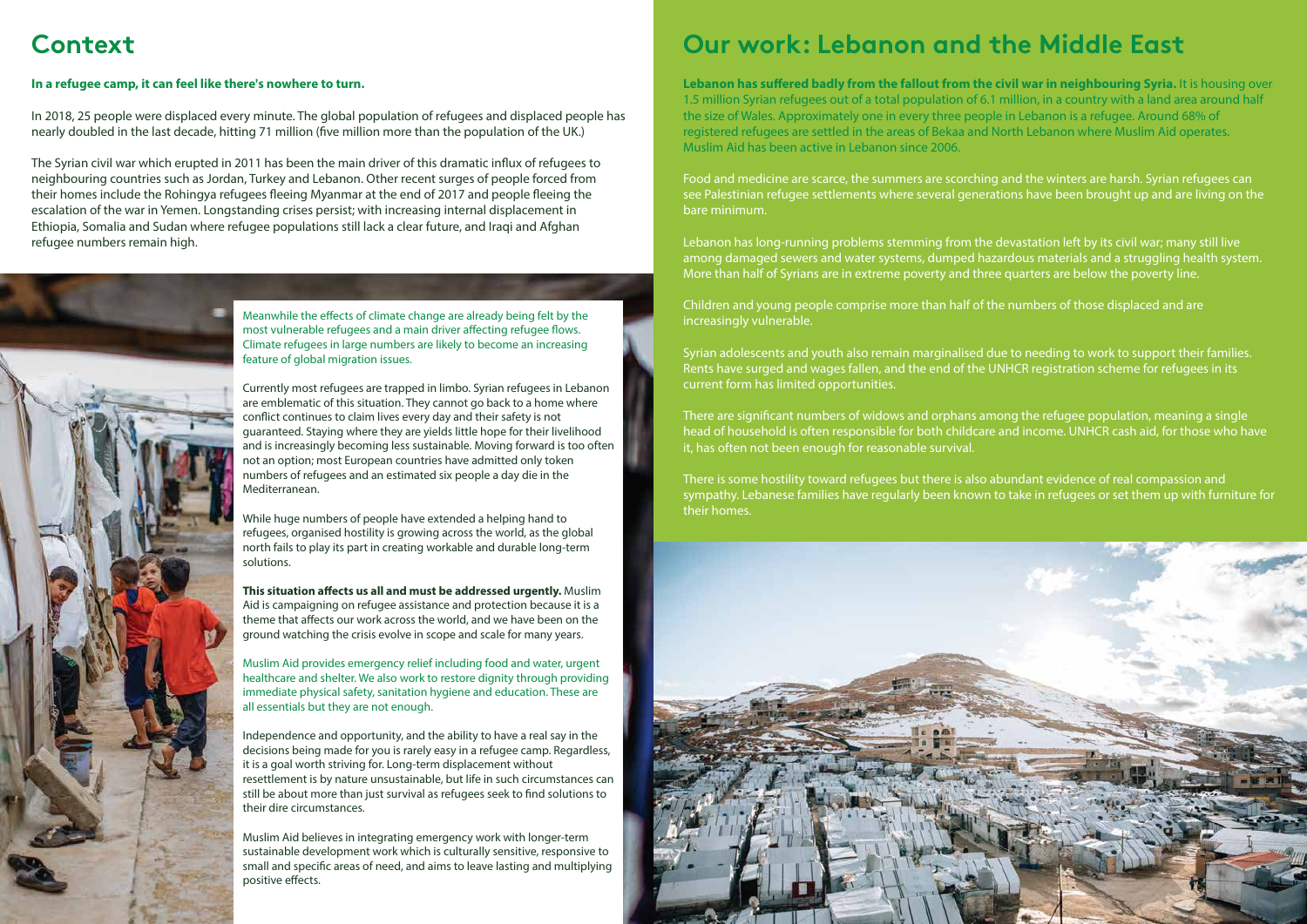Young refugees have had their education disrupted and are navigating a different cultural context and landscape as well as dealing with traumatic recent experiences.

There are 250,000 refugees in school out of 650,000 who are eligible. Many cannot afford transport or books. Dropout rates remain high; one major factor is that the curriculum in mainstream Lebanese schools is in English while Syrian schools teach in Arabic.

Our informal education programmes both teach skills in Arabic and teach English to equip young people for mainstream education. Vocational training enables people to use time productively, restore dignity, and helps prevent mental health issues and crime.

We have also met specific needs that connect to a wider picture of empowerment and agency for refugees, such as providing fuel to schools for heating in the winter, developing temporary Chekka shelters by installing insulation that mitigated against winter diseases and decreased fuel costs.

We provide vocational training for people aged 17 to 27, with subjects ranging from accounting to mobile maintenance to hairdressing. One such project which provides vocational training courses for 300 young people in Saida, South Lebanon – Syrian and Palestinian refugees as well as vulnerable Lebanese people who were forced to quit school.

El Mina

**Batroun** 

vblos

Jounieh

Jezzine

Tripol

The package of services our project offers includes both emergency healthcare and longer-term work that helps prepare a family for a sustainable future. Mothers have increased access to screening, health awareness visits, clinical and diagnostic tests, and prenatal and postnatal care visits. For example, we have supported the Al Rahma medical centre - a modern, well-staffed facility offering a wide range of services.

We expect that the mortality rate among those treated will decrease, and the presence of a holistic nine-month programme of primary health care will also increase general health awareness in the community. The financial and psychological burden of seeking healthcare will also be removed for beneficiaries, and we hope that this will free up space and time for people to rebuild their lives in other ways while starting their families on a stable footing.

Vocational training is only one part of a solution and needs to be backed by increasing access to mainstream education. However, vocational projects continue to **BEIRUT** combat poverty and unemployment, reduce antisocial behaviour and defuse social tension by working with Lebanese youth as well as refugees to build better communities.

Muslim Aid has supported thousands of mothers and children in the Arkoub region, near the Lebanese border with Syria and Israel. Mothers previously lacked access to appropriate antenatal and postnatal care, with potentially life-threatening consequences including disease and malnutrition.

#### Maternal healthcare in Arkoub

### **Projects and programmes**

**Paddy Dowling, humanitarian photojournalist,** The Independent

## Informal education and vocational training

We have begun to replace food parcels with food vouchers. This small step goes a long way in providing people with variety and choice in the food they want, and therefore the ability to recreate parts of home life. The vouchers also stimulate local economic activity. During our most recent Ramadan food programme the vouchers reached nearly 500 households, with the aim of providing food throughout the holy month.

#### Food vouchers

*"Everyone has suffered here and the suffering continues. Muslim Aid's food voucher scheme is literally sustaining and changing lives… residents had previously been surviving on donated bags of mouldy bread and some fasting long before the start of Ramadan."* 

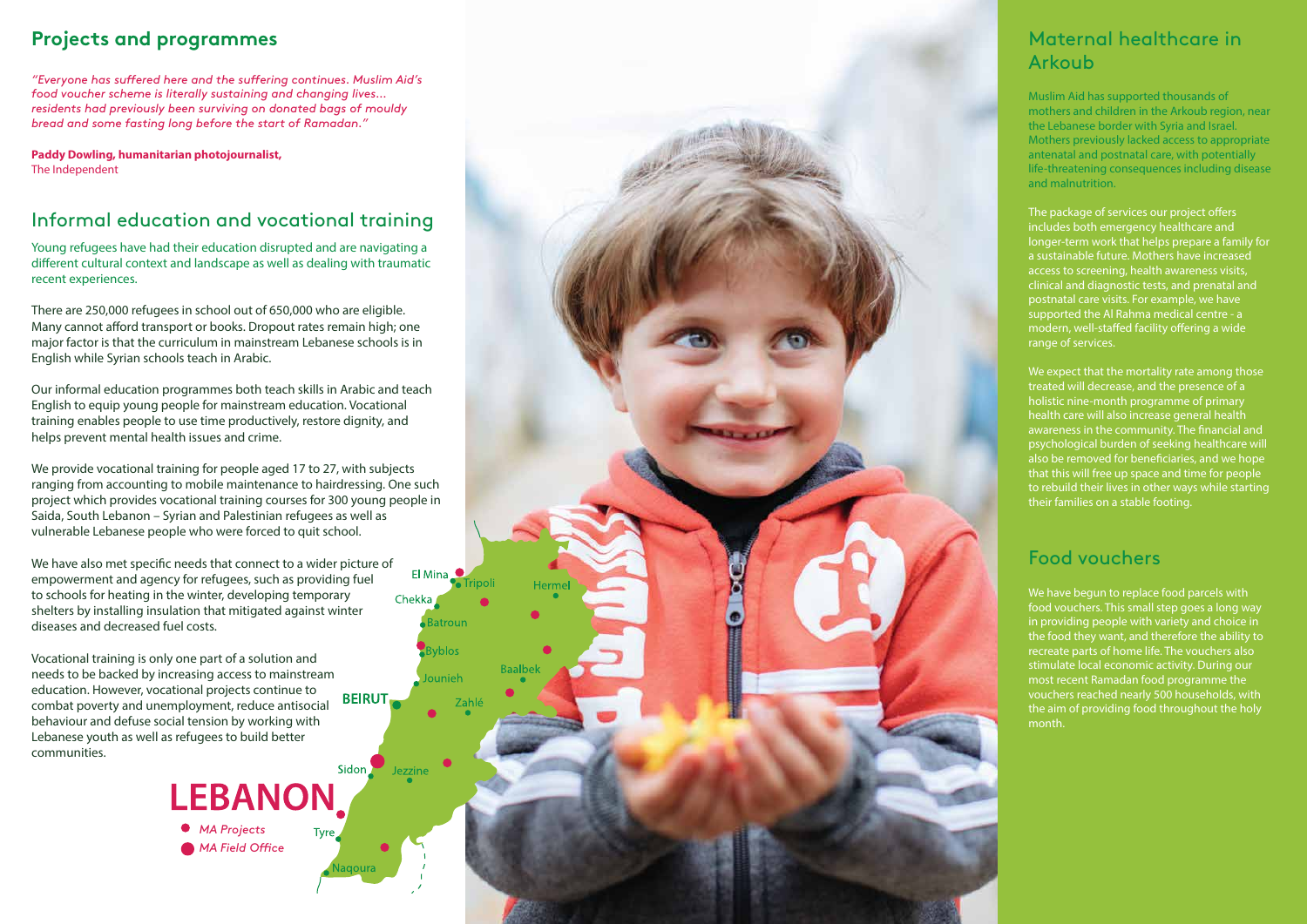# **Our work: Bangladesh and South East Asia**

**In August 2017, following a military crackdown by Myanmar security forces, over a million ethnic minority Rohingya people began to ee from Myanmar into Bangladesh to escape escalating violence.** Many villages were burned to the ground. More than 55% were children. The majority of Rohingya refugees in Bangladesh now live in 34 extremely congested camps around Cox's Bazar, making up the world's largest refugee camp. It was never a sustainable situation and is increasingly becoming untenable.

There is also widespread displacement within Myanmar; over 244,000 remain displaced across Kachin, Shan, Rakhine and Kayin states. This is not only due to the 2017 crisis that led to Rohingya people moving, but a number of other intersecting conflicts. Children make up at least half the displaced population, while women and children together make up about 77 per cent. In Rakhine, where Muslim Aid works, there are 128,000 people in Rakhine, the vast majority of whom are stateless, who were displaced as a result of violence in 2012.

Muslim Aid has had a field office in Bangladesh since 1991 and is now working in dozens of areas across the country on areas including food security, microfinance and climate change adaptation. We have been providing education to the children of internally displaced people and their host communities in Myanmar since 2014, as well as renovating schools, distributing school uniforms and installing wells. We were therefore well placed to respond to the Rohingya refugee crisis and have been on the ground ensuring people have shelter, water, food, light, and hygiene facilities since the crisis began.



**Sidra has always loved learning languages and she has for a long time hoped to be a translator or English teacher.** She was in school when she and her family fled their city in 2013. In Lebanon, she enrolled in Muslim Aid's vocational training project and has been able to learn English at the standard where she can write articles and speak confidently in public.

**At 17, Atallah is already the family breadwinner.** His father has a chronic pain condition, and he and his older brother work while his youngest sister (11) is in school. His mother and six brothers were killed by shelling in Tal Kalakh, Syria. Atallah works in a supermarket and does not earn enough to cover food and rent for the family. He wanted a second job and has always been fascinated by photography. Muslim Aid's vocational training programme allowed him to take a photography and montage course, studying in the day and working night shifts. While practising, he was hired by a family to photograph their wedding, giving him valuable paid experience and a step into the profession.



**Halima is a mother of three children aged four, six and eight and at the time of writing was due to give birth to her fourth.** All of them have been cared for at the Al Rahma medical centre, supported by Muslim Aid. Halima was registered as a refugee by the UN before the scheme ended. Her husband, a farmer, has a leg injury and finds it difficult to find work. She relies on the limited support of relatives and aid agencies. Her relatives live in another camp near the Syrian border which she is not allowed to visit. Access to free maternal healthcare is a lifeline for her and has helped her through all of her pregnancies.



Maysoun's husband and parents were killed in the Syrian war and her home was destroyed. She fled to the Lebanese border, sleeping on roads and walking through the mountains, and suffered sexual abuse during her journey. She was given a place in a refugee camp where she now has little to do beyond dwell on her grief. Her children are at school, but transport costs may force them to drop out and her daughter Anoud is having to adjust from an Arabic to an English curriculum. She is reliant on food packages from Muslim Aid and other agencies and is still hopeful for the future – but her situation remains bleak.

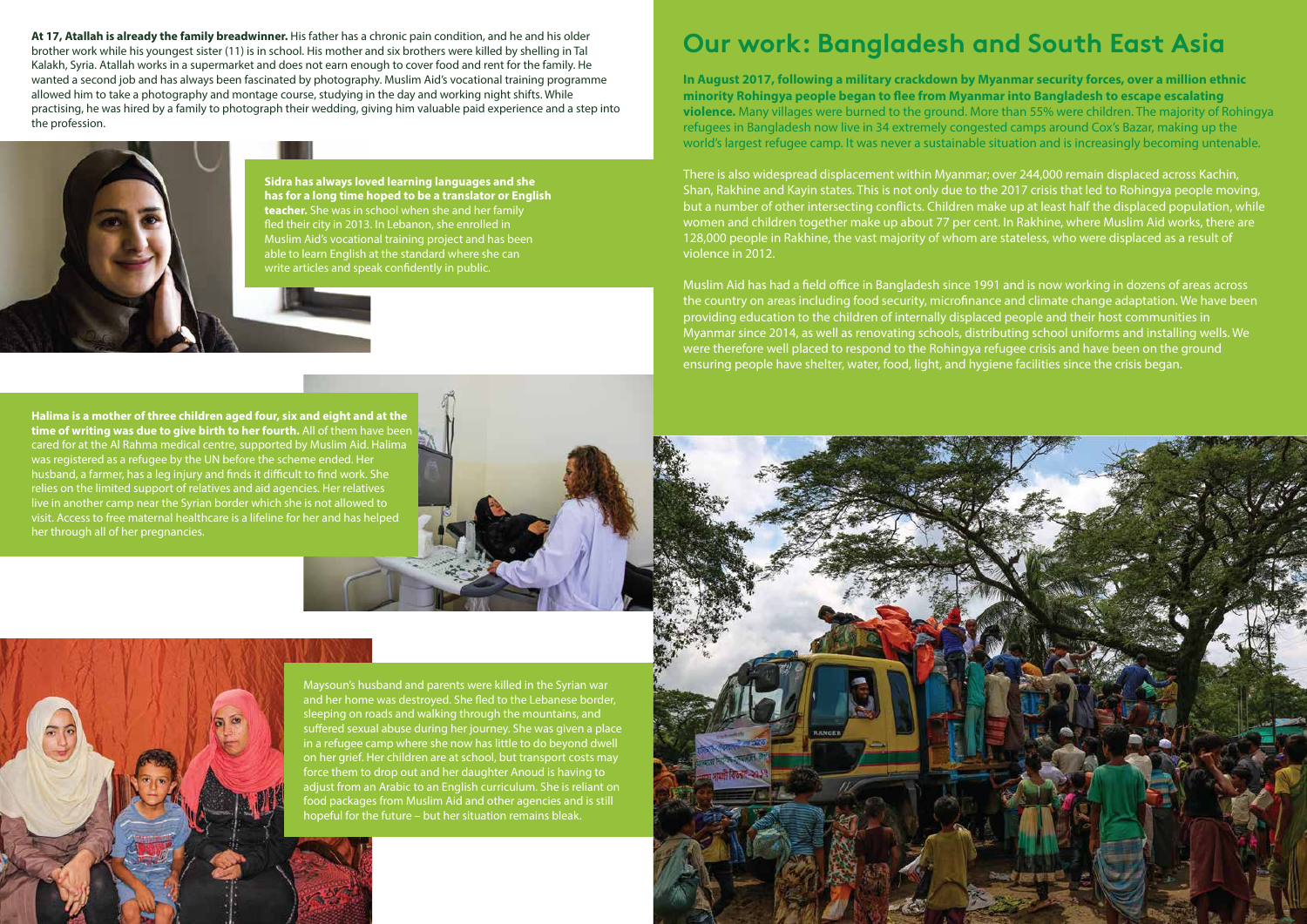Muslim Aid are working with a partner, Integrated Social Development Effort (ISDE), to provide primary education to displaced Rohingya children in Cox`s Bazar. The learning centre caters to Camps 13 and 19 in the Ukhiya area, and aims to aid 1050 children.

As well as providing teachers, the learning centre gives children daily snacks and incorporates a water, sanitation and hygiene facility. It also aims to increase refugee community participation and engagement in the education of children through parents' meetings and community discussion meetings on the right to education as well as health and hygiene.

The Rohingya crisis and other factors have uprooted huge numbers of people within the affected area of Myanmar, many of who have been forced to move to other villages within the country. We are currently running a programme to improve the lives of villagers, including displaced people, where affected people decide what kind of help they need. As ever, education is central – Muslim Aid has built the classroom for a school where 160 children are now being educated.

In ten villages we are working with development panels comprised of local people balanced by age, gender and ethnic background, with disability representation where possible. They are working with NGOs to assess what is most needed, and once those decisions are made we will design a plan for delivery. An important by product that we intend for this process to have is cohesion; people from across backgrounds entering a room with a common purpose in a context that focusses on their shared needs, not their differences.

### Supporting villages in Myanmar

# Education in Cox's Bazar **Projects and programmes**

**Omar Miah's five year old daughter Noor attends an ISDE-supported early learning centre.** But his older children, aged 13 and 14, cannot study. "They waste their time idly", says Omar. "Their future and present, are at risk. I wish we could have the opportunity for our children to receive education."

The most recent civil war in Sudan broke out in 2003, displacing 1.4 million people. Many fled to Uganda, Ethiopia, Kenya and the Central African Republic. About 200,000 refugees had no choice but to live in camps in Chad, dependent on food aid from international donors.

Protracted conflicts in Somalia and Sudan have resulted in death and displacement on a shocking scale, with over four million Sudanese people displaced internally alone.

**Raju has three daughters and two sons between three and eight years of age.** She is 41 and has been living in Camp 13 in Ukhiya, Coz's Bazar since September 2017. She fled to Bangladesh from Myanmar with others from her village after her husband Nobi Hossain was killed in a military operation. Access to education in the camp where she was placed was limited until a local organisation, ISDE, opened a learning centre in Camp 13. The learning centre is supported by Muslim Aid and her two children are now enrolled there.

Muslim Aid is active across East Africa. We established offices in Mogadishu and Kismayo, Somalia, in the early 1990s in a largescale aid effort during the country's civil war, and have remained there, working on long term projects. Muslim Aid's Sudan field office also dates from 1991 and continues to work constantly on emergency relief as well as long term education, healthcare and economic empowerment projects.



*"I worry about my children`s future. My children don't go to school. If they cannot have education, they will be ignorant."*  Jehangir Malik OBE CEO, Muslim Aid



# **Our work: East Africa**

**Raju, in Cox's Bazar**



"The global refugee crisis may be the greatest humanitarian challenge of the twenty-first century. How we welcome, care for and support people who have lost everything defines our humanity and shows us what kind of a society we live in. As the causes and consequences of forced migration continue to deepen, **we all need to take responsibility for being part of the solution."** 

Violence, drought and natural disasters have interacted to compound problems including food supply in Sudan and the wider region. Over 870,000 Somalis are registered as refugees in the Horn of Africa and Yemen, while an estimated 2.1 million people are displaced within Somalia. More recently, people fleeing the Yemen war have returned to, or sought refuge in, Somalia.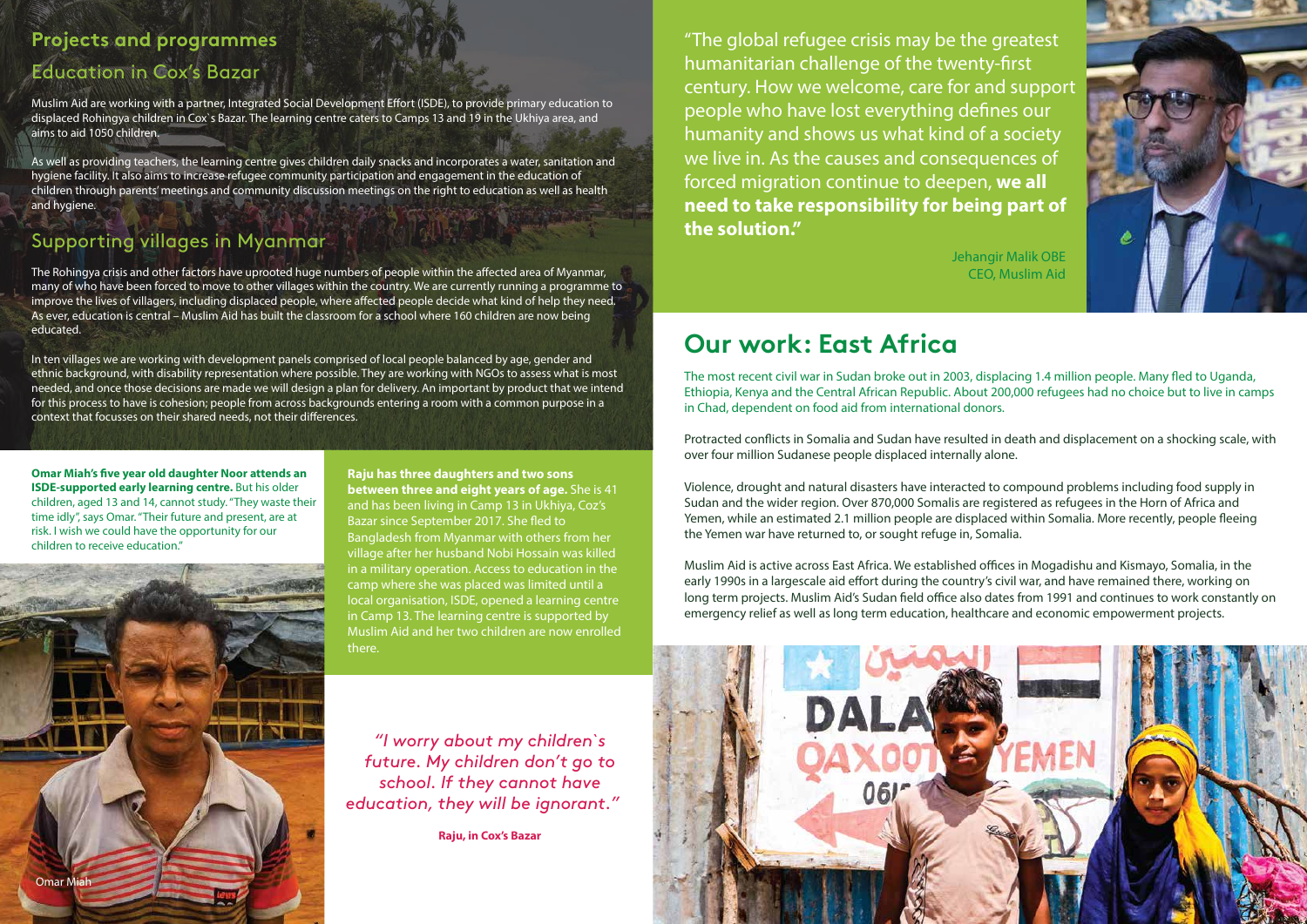**Sometimes we see remarkable success stories. Often we do not.** This document has aimed to present a broad picture of reality on the ground across the world, and has barely scratched the surface of the scale and complexity of the issues involved.

These events affect tens of millions directly. But ultimately they affect all of us; from Myanmar to the Mediterranean, the world's refugee crises are having multiplying effects far beyond their borders. Governments, public bodies, parties, NGOs and other agencies must work together to meet the UN Global Compact on Refugees' aspirations - easing the pressures on host countries; enhancing refugee self-reliance; expanding access to third-country solutions; and supporting conditions in countries of origin for return in safety and dignity.

In a period of growing hostility toward refugees and migrants in some areas, it is also vital that all of us in public life show leadership and play a role in winning the argument for refugee protection and assistance. Publicly making the case for our responsibilities to each other and our shared humanity will be as important as good policy in finding lasting solutions to the problems faced by refugees.

Ultimately, the option to return to a safe home is the surest solution to displacement. When this is not an option, and where there is no chance to be permanently resettled with the opportunity to integrate and build a new life elsewhere, displaced people's situations will continue to be uncertain and unstable.

Meanwhile Muslim Aid will continue to provide people with as much certainty and stability as we can in difficult circumstances. We hope that funding and support can be provided for long term projects that not only provide emergency relief, but enable people to live the most fullling life they possibly can, with dignity and respect.

**The people of this country have a proud record of standing with and supporting the most vulnerable,** and we hope to have support and help from across the UK in our efforts to create communities that **are healthy, and that have access to education, livelihoods support and the potential to build a life which is about more than just survival.** 



Aisha first lived as a refugee in Yemen and now has been forced to **return to Somalia which she fled from at a young age.** She is 38 and a mother of three. She lived in Yemen for most of her life in a refugee camp where she was able to maintain a relatively stable life. Her husband worked and her children went to school. However, her situation deteriorated horribly when the war began. The surrounding violence of the war was worsened by the prevalence of sexual violence. "Even if you could withstand the bombs, hunger and deaths, it was impossible to endure rape. No-one was spared; elder women, young girls, children. We didn't own our own bodies and we couldn't do anything and neither could our men."

#### **Projects and programmes**

*"I miss going to school, it was the best place in the world. I loved my school! Towards the end I was scared all the time. They used to bomb the schools. My school [came under rocket fire] several times and almost all my friends died. I don't know why I didn't die. My mother tries to teach me here in the camp but it isn't the same...here I have no friends and no school books."* 

**Muhsim lives in a refugee camp with both Yemeni refugees and Somali IDPs.** Water is scarce, food is insufficient and the health and education situation is dire. Mushim is 50 and lives with family in the camp outside of the capital Mogadishu. "When the war intensified in Yemen", Muhsim says, "we had to collect all that we could to get the trip to Somalia by boat. The sea was rough and children were hungry and sick." They arrived in the northeastern city of Bosaso and travelled to Mogadishu. "The people have good hearts and welcomed us", says Muhsim, "but they have

# **The future**

**In Somalia,** we are working to improve the livelihood of 300 internally displaced women from women-headed households through both skills training and consultative support in starting a small business.

**In Sudan,** we are providing health and hygiene services which are assisting large numbers of internally displaced people as part of a scheme aimed at the general population, prioritising women, children and people with special and complex needs.

In Central Darfur we are giving priority to addressing life threatening malnutrition, and as in Lebanon, improving access to maternal healthcare. Internally displaced people are among the key beneficaries of this work. We are taking a holistic approach that includes the provision of medical equipment, addressing gender-based violence, promoting public health, and improving access to water and sanitation. We are also hoping to promote long term development in these communities.



Marwa, 11, Yemeni refugee in Somalia **Marwa, Yemeni refugee in Somalia**

Aisha now lives in a camp supported by Muslim Aid. She says her situation is unsustainable and she has considered returning to Yemen, but her memories always prevent her from doing so.

# very little." Muslim Aid is providing meat, rice and nutritional supplements for malnourished children in the camp.